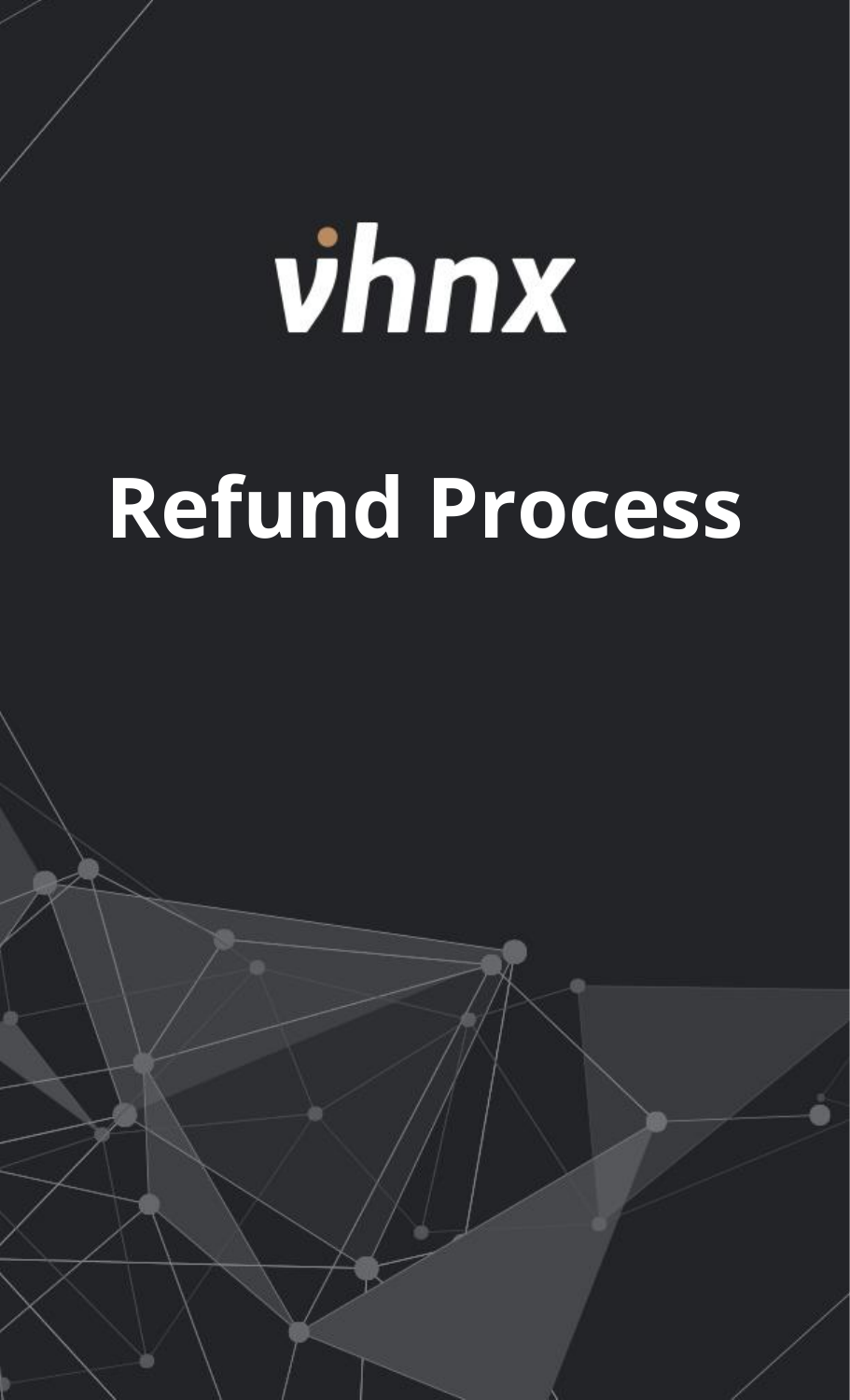1. The Company is affiliated with different financial institutions, including payment service providers, banks, and merchants. Given the commercial affiliation, the main objective of the Refund Process is to implement a systematic method of returning the Client's funds in conformity with the relevant affiliates' terms of use.

2. Indicated herein are the orderly procedures of how the Client can file a refund, the conditions for processing the return of funds, and what to anticipate upon approved request.

3. The Company invokes its right to reject or cancel the Client's refund request if his/her trading account does not qualify for a refund process. The Company will approve the refund request if the following conditions are met:

A.) The Client must not have any existing investments, trades, and orders placed in the trading account when filing for a refund.

B.) If the Client intends for a return of funds, he/she must not have any existing obligations arising from a contract or agreement with the Company, including the established Terms of Use. Where there are current or unfulfilled dues, refunds shall be rejected by the Company.

C.) As a means to file for a refund, there must be no investigations underway in the Client's trading account resulting from the Terms of Use. If the Client has an ongoing conflict with any relevant party within the operations of VHNX.com, the Company has the right to reject the refund entirely.

D.) The Client must have no priors in terms of breaching contracts and agreements. Trading accounts that have been suspended or violated the Terms of Use will not be eligible to receive a refund. Violations include abuse of the Client's limited rights with the trading services and non-compliance with any official agreement with the Company.

4. While the Company may process the Client's refund as requested in good faith, the Company invokes its right to reject and cancel any fund returns if any of the following instances occur:

A.) The Company is not obligated to provide a refund in case of damage or loss due to foreseen or unforeseen market events.

B.) Refunds made with inappropriate intentions will be rejected, especially if conflicting with the Terms of Use and other agreements.

C.) If the amount of the filed refund is more than the Client's capital, it shall be canceled entirely. The Client agrees that returning funds shall only be in the same amount as his/her initial deposit.

D.) The Company may require documents or information, including the Client's bank details, to process refunds completely. If the Client does not comply with such a requirement, the Company has the right to cancel the refund request.

5. The same payment method used for the deposit can be used for the refund in full amount. Supposing that the deposit method is unavailable, the Company may offer different ways to return the funds. In this case, the Client agrees to be bound by the relevant merchant's terms of use.

6. The Company will process eligible refunds up to ten working days, and the request's status can be found on the Client's account. Once the process of returning funds is completed by the Company, receiving it may still take up to seven days due to reverts in the merchant's cash flow. The Company is not liable for the exceeding days after completing the refund process and shall be acknowledged by the Client as part of the merchant's terms.

7. The Company will not charge processed refunds with fees, but the Client must consider that it might not be without cost at all times. Some banks or merchants that the Client uses can charge him/her with fees as applicable, which is beyond the Company's control.

8. Above all, once the Company has completed transferring the funds to the relevant bank or merchant, the Company reserves the right to terminate the Client's trading account entirely and refuse future transactions therein.

The financial market and its leveraged products are complex instruments that come with a high risk of potentially losing capital. More than 73% of trading accounts lose investments when using leveraged products. You should not invest more than you are prepared to lose. Considering your market experience and knowledge is very important before using our services. By using the services of VHNX.com, you affirm your agreement with the terms and conditions and accept all the risks involved.